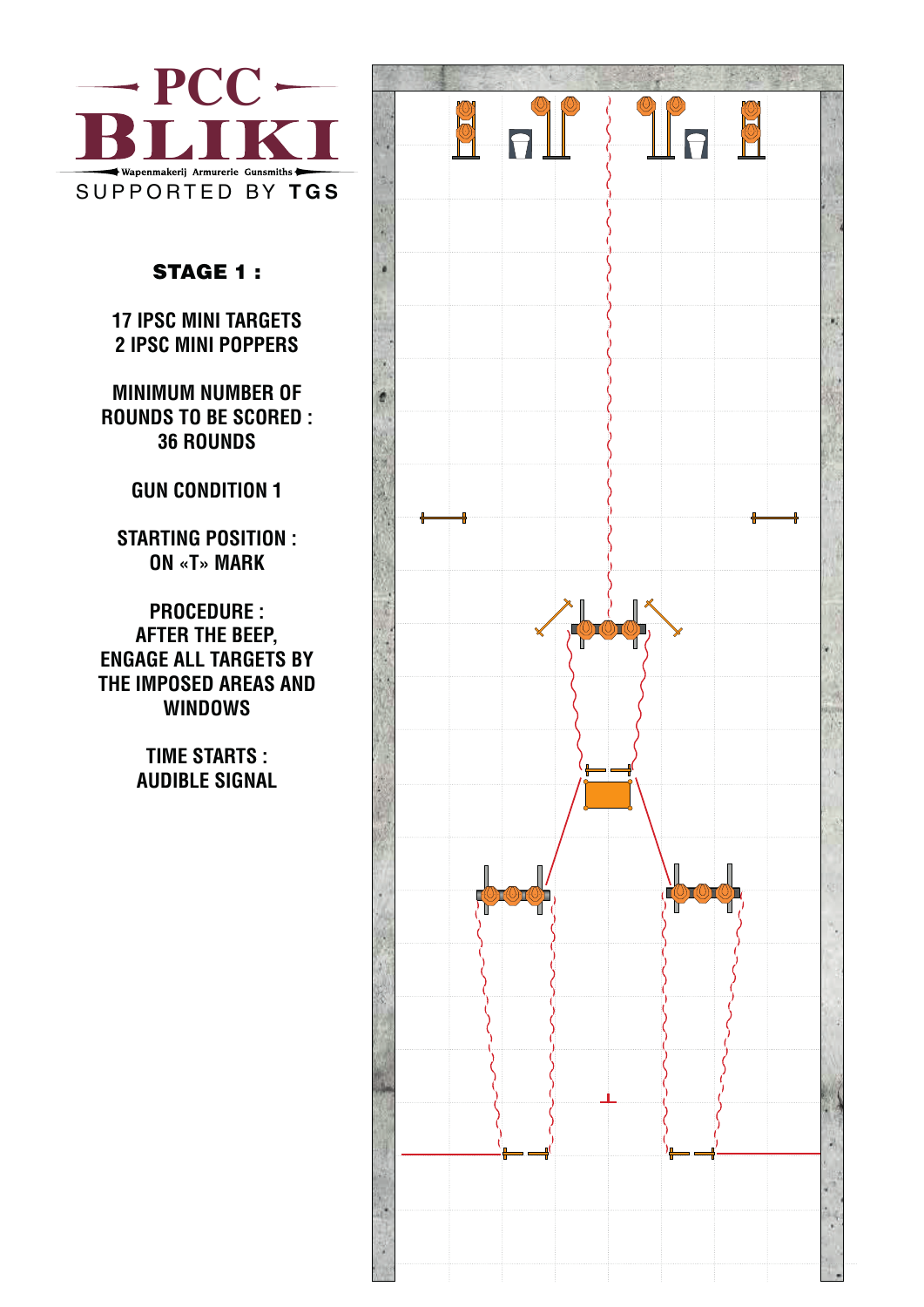

## STAGE 2 :

**11 IPSC MINI TARGETS 2 IPSC MINI POPPERS** 

**MINIMUM NUMBER OF ROUNDS TO BE SCORED : 24 ROUNDS**

#### **GUN CONDITION 3 ON THE TABLE**

**STARTING POSITION : SITTING ON THE CHAIR, FACING UPRANGE, AS DEMONSTRATED**

**PROCEDURE : AFTER THE BEEP, ENGAGE ALL TARGETS BY THE IMPOSED AREAS AND WINDOWS**

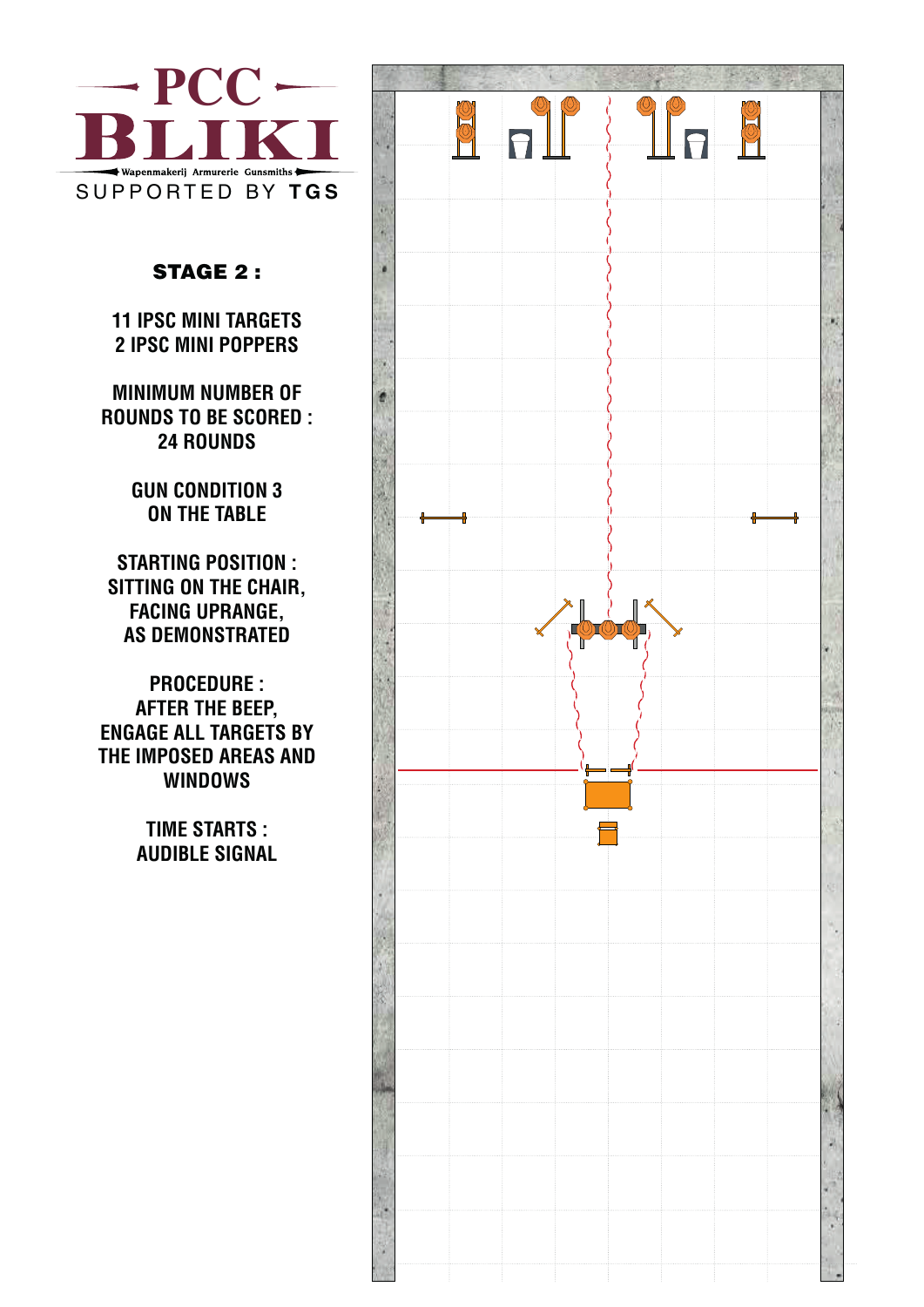

## STAGE 3 :

**12 IPSC MINI TARGETS 2 IPSC MINI POPPERS** 

**MINIMUM NUMBER OF ROUNDS TO BE SCORED : 24 ROUNDS**

# **GUN CONDITION 2**

**STARTING POSITION : ANYWHERE IN THE SHOOTING AREA**

**PROCEDURE : AFTER THE BEEP, ENGAGE ALL TARGETS BY THE IMPOSED AREAS AND WINDOWS**

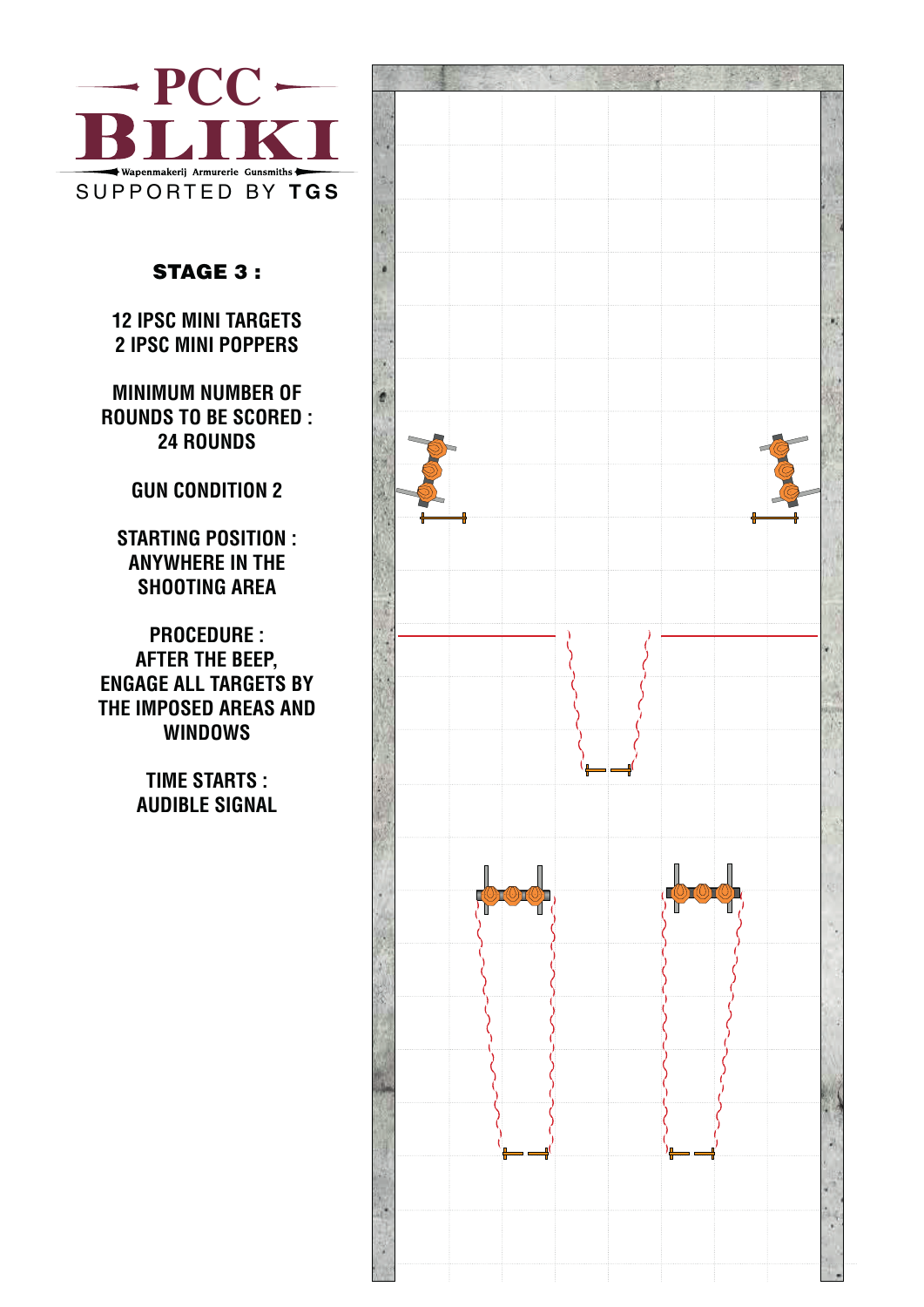

# STAGE 4 :

**5 IPSC TARGETS 8 IPSC POPPERS** 

**MINIMUM NUMBER OF ROUNDS TO BE SCORED : 18 ROUNDS**

# **GUN CONDITION 1**

**STARTING POSITION : ON «T» MARK**

**PROCEDURE : AFTER THE BEEP, ENGAGE ALL TARGETS BY THE IMPOSED AREAS AND WINDOWS**